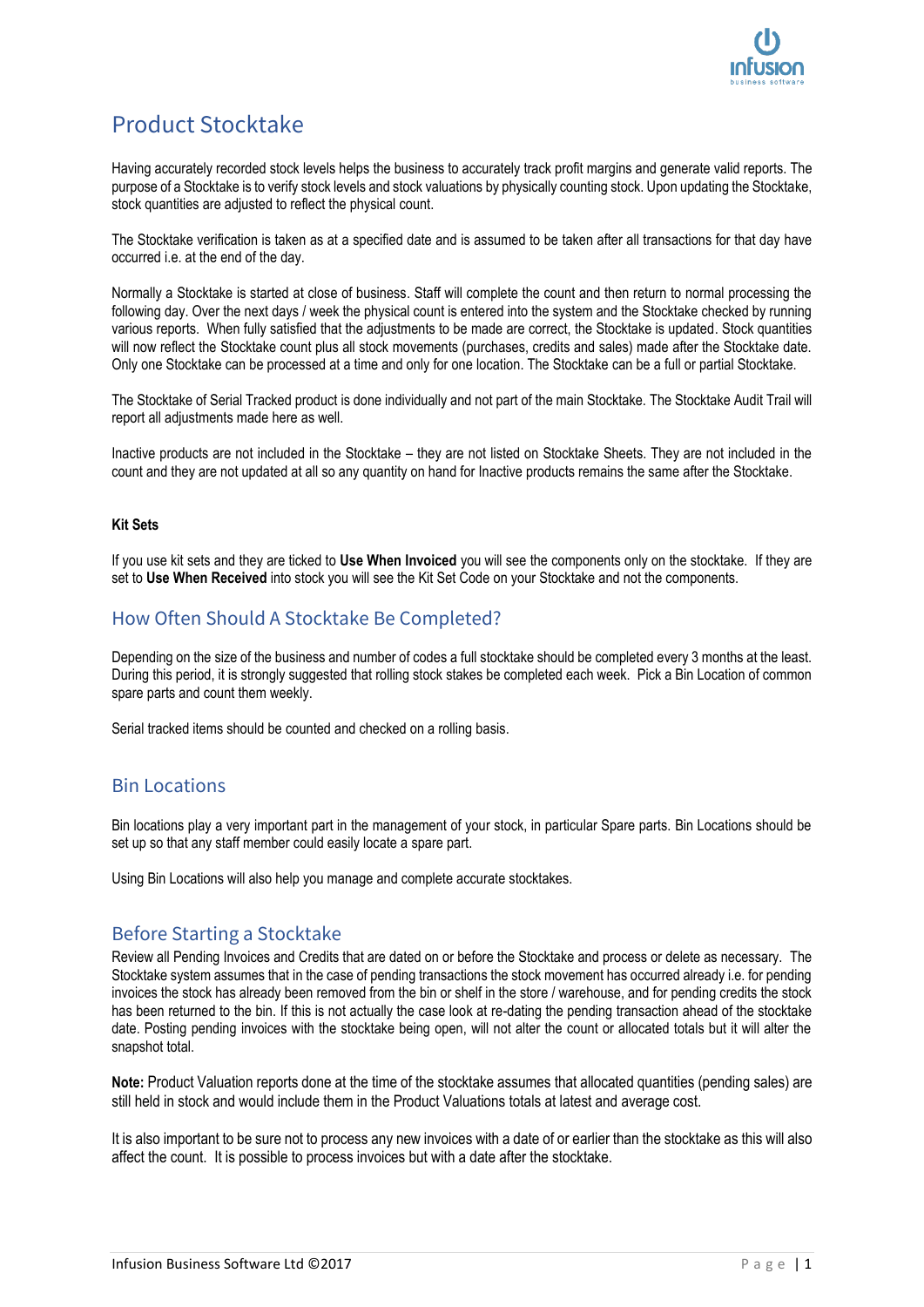

Run the **Products \ Utilities \ Check Product Integrity** to ensure the product stock quantities are correct at the time of creating the Stocktake.

## Stocktake Sheets

All Infusion reports can be previewed and the output directed to a printer, to a Word document, to Excel or to a pdf document. This is especially useful if you wish to retain a file copy of the original Stocktake sheets, with allocation figures.

#### **Stocktake Sheets**

Stocktake sheets can list the Products by Bin Location (physical location) or by Product Group. If "Show On Hand Balance" is ticked the sheets will include figures for On Hand, Allocated and Expected. The Stocktake Sheets have columns for 2 counts.

|                                  | Note : Do not include any allocated stock in the stock count. These will be automatically adjusted for when the stocktake is updated. | <b>Stocktake Sheets</b><br>The Demonstration Company Ltd                            | Auckland                                                                                                    |          |                                               |              |                          |
|----------------------------------|---------------------------------------------------------------------------------------------------------------------------------------|-------------------------------------------------------------------------------------|-------------------------------------------------------------------------------------------------------------|----------|-----------------------------------------------|--------------|--------------------------|
|                                  |                                                                                                                                       | Quantities As At 10/08/2017                                                         |                                                                                                             |          |                                               |              |                          |
| Printed:<br>Printed By:<br>Page: | 10/03/2017 04:18:53 PM<br>Default Staff<br>1                                                                                          | Product Code<br>Product Group<br>Product Sub Group ** Unassigned ZZZZZZZZZ Supplier | ** Unassigned ZZZZZZZZZZ Product Type ** ALL Types **<br>** Unassigned ZZZZZZZZZZ Bin Location ** Unassigne |          |                                               | ** Unassigne | ZZZZZZZZZZ<br>9999999999 |
| Product Code                     | <b>Description</b>                                                                                                                    | On Hand                                                                             | Allocated                                                                                                   | Expected | 1st Count                                     |              | 2nd Count                |
| <b>Bin Location</b>              |                                                                                                                                       |                                                                                     |                                                                                                             |          |                                               |              |                          |
| 1000                             | Double Bed                                                                                                                            | 9.00 Ea                                                                             |                                                                                                             | 9.00.    |                                               |              |                          |
| 1001                             | Queen Size Bed                                                                                                                        | 7.00 Ea                                                                             |                                                                                                             | 7.00.    |                                               |              |                          |
| 1003                             | King Size Bed                                                                                                                         | 5.00 Ea                                                                             |                                                                                                             | 5.00     |                                               |              |                          |
| 1004                             | Single Bed                                                                                                                            | 9.00 Ea                                                                             | 1.00                                                                                                        | 8.00.    |                                               |              |                          |
| 1005                             | Dining Table Rimu                                                                                                                     | 2.00 Ea                                                                             |                                                                                                             |          | $2.00$ and $\sim$ $\sim$ $\sim$ $\sim$ $\sim$ |              |                          |
| 1006                             | Chairs, Solid Back                                                                                                                    | 14.00 Ea                                                                            | 3.00                                                                                                        |          | 11.00 $\qquad \qquad$                         |              |                          |
| 1008                             | <b>LCD Wall Bracket</b>                                                                                                               | 6.00 Ea                                                                             |                                                                                                             |          | $6.00$ and $100$                              |              |                          |
| 1009                             | TV Stand                                                                                                                              | $-1.00$ Ea                                                                          |                                                                                                             |          | $-1.00$ and $-1.00$                           |              |                          |
| 1010                             | Fridge Freezer - Stainless Steel Left D                                                                                               | 6.00 Ea                                                                             |                                                                                                             |          | $6.00$ $\qquad$                               |              |                          |
| 1011                             | Fridge Freezer                                                                                                                        | 2.00 Ea                                                                             |                                                                                                             |          | 2.00                                          |              |                          |
| 1012                             | Chest Freezer                                                                                                                         | 4.00 Ea                                                                             |                                                                                                             |          | 4.00                                          |              |                          |
| 1013                             | <b>Bar Fridge</b>                                                                                                                     | 1.00 Ea                                                                             |                                                                                                             |          | $1.00$ and $1.00$                             |              |                          |
| 1014                             | Fridge Freezer - White                                                                                                                | 4.00 Ea                                                                             |                                                                                                             |          | 4.00                                          |              |                          |
| 1015                             | Desktop Computer w/ 17" screen                                                                                                        | 17.00 Ea                                                                            |                                                                                                             |          | 17.00                                         |              |                          |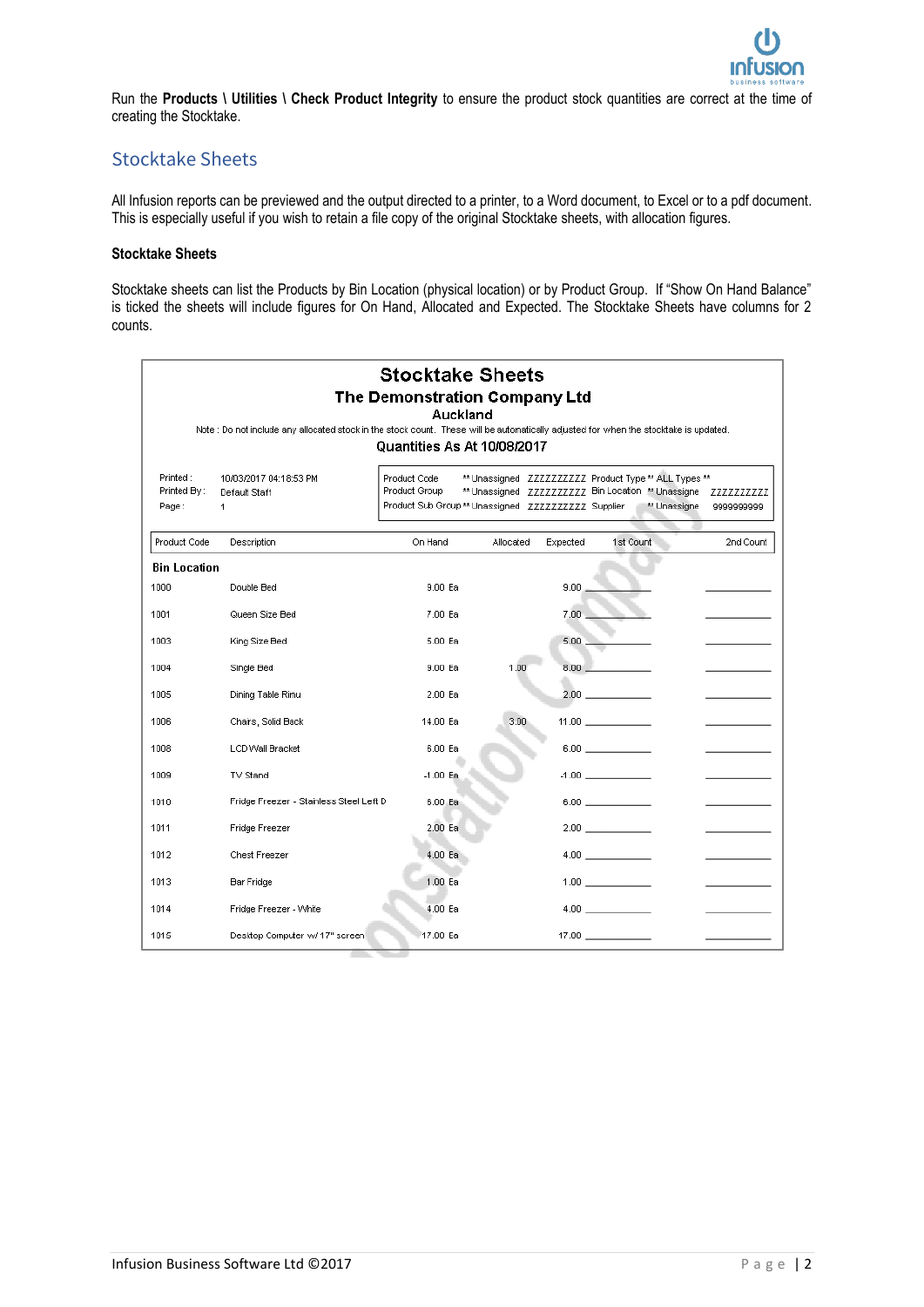

## Starting a Stocktake

### You start a Stocktake from the **Products \ Stocktake \ Enter Stocktake** menu

| <b>Financials</b><br>Products<br>Cashbook | Fixed Assets                  | Jobs                   | Letters | Customer Items                                | Rental / Hire |
|-------------------------------------------|-------------------------------|------------------------|---------|-----------------------------------------------|---------------|
| Manage Products                           |                               |                        |         |                                               |               |
| Trade Me - My Products                    |                               |                        |         |                                               |               |
| Product Enquiry                           |                               |                        |         |                                               |               |
| Product Serial # History                  |                               |                        |         |                                               |               |
| <b>Order Products</b>                     |                               |                        |         |                                               |               |
| Receive Products                          |                               |                        |         |                                               |               |
| Manual Sale / Adjustment                  |                               |                        |         |                                               |               |
| <b>Transfer Products</b>                  |                               |                        |         |                                               |               |
| Write Off Products                        |                               |                        |         |                                               |               |
|                                           |                               |                        |         |                                               |               |
| Update Prices                             |                               |                        |         |                                               |               |
| Update Promotional Dates                  |                               |                        |         |                                               |               |
| Recalculate Kitsets                       |                               |                        |         |                                               |               |
| WILL Schedule Product Labels              |                               |                        |         |                                               |               |
| WILL Print Product Labels                 |                               |                        |         |                                               |               |
| !!!!! Ouick Print Product Labels          |                               |                        |         |                                               |               |
| Pricebooks                                |                               |                        |         |                                               |               |
| Stocktake                                 |                               | <b>Enter Stocktake</b> |         |                                               |               |
| Pricelists                                |                               |                        |         | Stocktake Serial Tracked Products             |               |
| Reports                                   | Cancel Stocktake              |                        |         |                                               |               |
| Valuations                                |                               |                        |         |                                               |               |
| Sales Analysis                            | Update Stocktake              |                        |         |                                               |               |
| <b>Utilities</b>                          | Ħ                             |                        |         | Stocktake Sheets - By Bin Location            |               |
|                                           | Stocktake Sheets - By Group   |                        |         |                                               |               |
|                                           |                               |                        |         | Stocktake Sheets - By Preferred Supplier      |               |
|                                           |                               |                        |         | Stocktake Sheets - Serial Numbered Products   |               |
|                                           |                               |                        |         | Stocktake Variance - By Bin Location          |               |
|                                           | Stocktake Variance - By Group |                        |         |                                               |               |
|                                           |                               |                        |         | Stocktake Valuation Detail - By Group         |               |
|                                           |                               |                        |         | Stocktake Valuation Detail - By Bin Location  |               |
|                                           |                               |                        |         | Stocktake Valuation Summary - By Group        |               |
|                                           |                               |                        |         | Stocktake Valuation Summary - By Bin Location |               |
|                                           | H                             |                        |         | Stocktake Audit Trail - By Gain/Shortage      |               |
|                                           | Ħ                             |                        |         | Stocktake Audit Trail - By Group              |               |
|                                           |                               |                        |         |                                               |               |

If there is no Stocktake already in progress you will see this message:



To begin a new Stocktake answer **Yes** and the next screen will require you to confirm the Location and Date of the Stocktake.

### Dates and Stocktake

During a Stocktake any new processing dated on or before the Stocktake will affect Stocktake figures and make reconciliation difficult.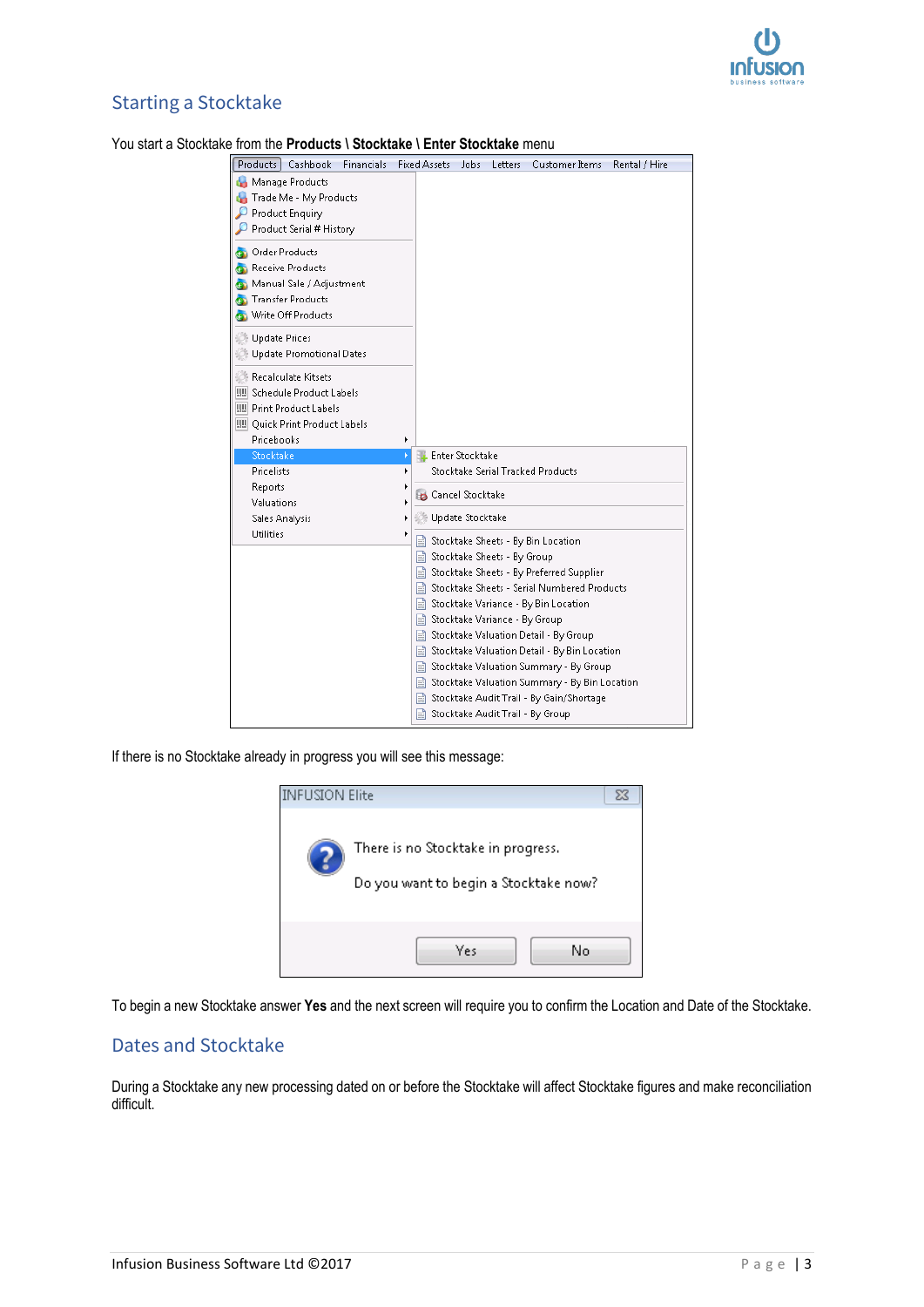| Select Stocktake Location |            | ΣS |
|---------------------------|------------|----|
| Auckland                  |            |    |
| Date of Stocktake         | 10/08/2017 |    |
|                           |            |    |
|                           | ОК         |    |

You will also have to enter the product selection parameters which will determine if a full or partial Stocktake is being performed.

| Select Items                                       |                 |                          |                                                   | 53 |
|----------------------------------------------------|-----------------|--------------------------|---------------------------------------------------|----|
| Product Code<br>Product Group<br>Product Sub Group |                 | $\overline{\phantom{a}}$ | 77777777777777777777<br>ZZZZZZZZZZ<br>ZZZZZZZZZZZ |    |
| <b>Bin Location</b>                                |                 |                          | 7777777777                                        |    |
| Product Type<br>Preferred Supplier                 | ** All Types ** | 0                        |                                                   |    |
|                                                    |                 | Select                   |                                                   |    |

You will have to confirm the selection.

| <b>INFUSION Elite</b> |                                                             |  |
|-----------------------|-------------------------------------------------------------|--|
| B                     | Are you sure you wish to count the selected range of items? |  |
|                       | Yes<br>No                                                   |  |

- $\bullet$  Once a Stocktake has been started these parameters can't be changed e.g. the location of a stocktake. You would need to Cancel the Stocktake and start all data entry again. A record is created in the Audit trail of the selections used.
- $\bigcirc$  If you do not receive the message "Do you wish to begin a Stocktake now?" it indicates there is a Stocktake already in progress. Always check the Stocktake Date in the top right-hand side of the screen. Check with other users if you have any concerns that the Stocktake is not a valid Stocktake. Check the Audit Trail to see who started the existing Stocktake.
- If you know that it is not a valid Stocktake then exit and select Cancel Stocktake; you will receive this message:

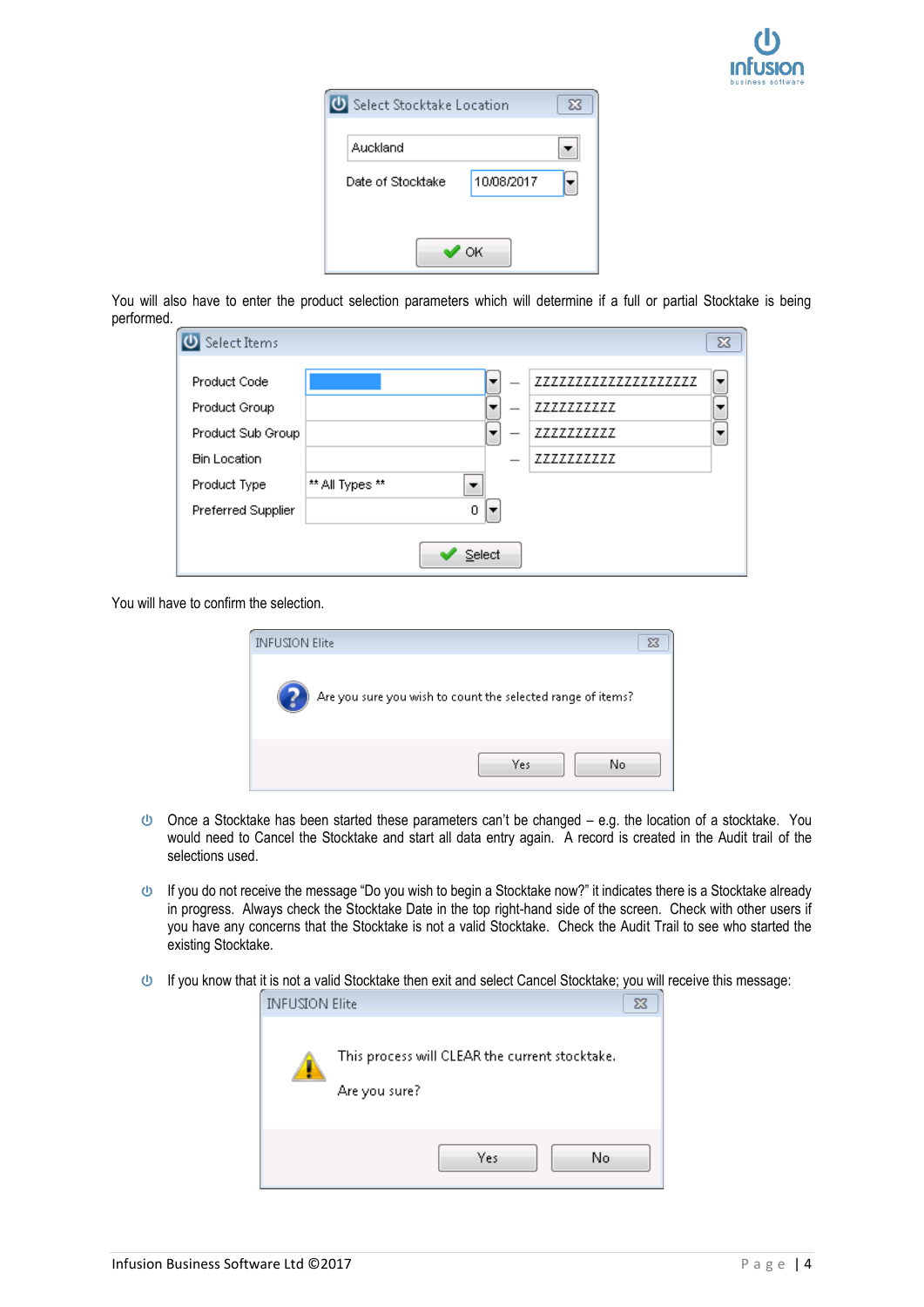

Responding **Yes** will cause the Stocktake to be cleared out and no updating will occur to product balances.

#### **Viewing the Stocktake Count**

The first time you enter a Stocktake the system will display the selected stock items from the selected location.

The quantity in the Snapshot column is the quantity that the system calculates as being "in stock". This is copied into the Count column the first time the Stocktake is entered. It is important to Save to ensure this first Copy Snapshot is kept.

| <b>U</b> Enter Stocktake            |                            |              |                                          |           |         |          | $\Box$<br>$\qquad \qquad \Box$ | $\Sigma$ |
|-------------------------------------|----------------------------|--------------|------------------------------------------|-----------|---------|----------|--------------------------------|----------|
| Location: Auckland                  | Stocktake Date: 10/08/2017 |              |                                          |           |         |          |                                |          |
| <b>Bin Location</b><br>Select Items | Group                      | Product Code | Description                              | Allocated | Count   | Snapshot | Difference                     | ۰        |
|                                     | 1010                       | 1000         | Double Bed                               |           | 9.00    | 9.00     |                                | E        |
| Ω<br>Search                         | 1010                       | 1001         | Queen Size Bed                           |           | 7.00    | 7.00     |                                |          |
| <b>Batch Entry</b>                  | 1010                       | 1003         | King Size Bed                            |           | 5.00    | 5.00     |                                |          |
|                                     | 1010                       | 1004         | Single Bed                               | 1.00      | 9.00    | 8.00     | 1.00                           |          |
| Import Count                        | 1040                       | 1005         | Dining Table Rimu                        |           | 2.00    | 2.00     |                                |          |
|                                     | 1040                       | 1006         | Chairs, Solid Back                       | 3.00      | 14.00   | 11.00    | 3.00                           |          |
| Zero Count                          | 1050                       | 1008         | LCD Wall Bracket                         |           | 6.00    | 6.00     |                                |          |
|                                     | 1050                       | 1009         | TV Stand                                 |           | $-1.00$ | $-1.00$  |                                |          |
| Copy S/shot                         | 2010                       | 1010         | Fridge Freezer - Stainless Steel Left Dr |           | 6.00    | 6.00     |                                |          |
|                                     | 2010                       | 1011         | Fridge Freezer                           |           | 2.00    | 2.00     |                                |          |
|                                     | 2010                       | 1012         | Chest Freezer                            |           | 4.00    | 4.00     |                                |          |
|                                     | 2010                       | 1013         | <b>Bar Fridge</b>                        |           | 1.00    | 1.00     |                                |          |
|                                     | 2010                       | 1014         | Fridge Freezer - White                   |           | 4.00    | 4.00     |                                |          |
|                                     | 4010                       | 1015         | Desktop Computer w/ 17" screen           |           | 17.00   | 17.00    |                                |          |
|                                     | 3010                       | 1016         | LCD TV 32"                               |           | 7.00    | 7.00     |                                |          |
|                                     | 3020                       | 1017         | Plasma TV 32"                            |           | 33.00   | 33.00    |                                |          |
|                                     | 4020                       | 1018         | Notebook 15.4" 120GB HD                  |           | 3.00    | 3.00     |                                |          |
|                                     | 8010                       | 1020         | 1GB DDR400 RAM Desktop Memory            |           | 1.00    | 1.00     |                                |          |
|                                     | 4020                       | 1024         | Notebook 13"                             |           | 12.00   | 12.00    |                                |          |
|                                     | 8010                       | 1025         | Door Seals - Fridge/Freezer              |           |         |          |                                |          |
| $\blacksquare$ Save                 | 10010                      | 1026         | Christmas Wrap 50cm                      |           | 24.00   | 24.00    |                                |          |
|                                     | 10010                      | 1027         | Birthday Wrap 60cm                       |           | 25.00   | 25.00    |                                |          |
|                                     | 10010                      | 1028         | Plain Gloss Wrap 60cm                    |           | 25.00   | 25.00    |                                |          |

Where there are pending invoices and/or credit invoices dated before the Stocktake there will be quantities in the Allocated column and the snapshot column will be reduced by the amount of the allocation e.g. if there are 14 items on hand and there are pending invoices for 3, then the snapshot will be 11. If there are 0 items on hand and there are pending invoices for 3, then the snapshot will be -3.

Note that if the allocation is a negative amount, the snapshot is increased e.g. if there are 5 items on hand and there is a pending credit for 1, then the snapshot will be 6.

Note that any pending invoices and credits dated after the Stocktake are not included in the Allocated figure.

## Entering the Stocktake Count

When you are ready to enter the Stocktake count, the count values are entered into the Count column and the system will display any differences in the right-most column. You may prefer to Zero Count – i.e. clear out the Count column and then enter the Stocktake values from 'scratch' rather than overtype the values which the system has calculated.

You can use Copy S/shot (Copy Snapshot) to restore the system calculated 'in stock' or snapshot figure to the Count column – this is useful if several errors have occurred during data-entry.

The count can also be entered in Batch Entry mode; this is where the user enters the Product Code and then the Quantity Counted. These entries are cumulative – i.e. the count is incremented each time by the figure entered as Quantity Counted. Entry of a blank Product Code will end this process.

The final entry method is to import the counts from a CSV file. Two file formats are supported. Both must contain just 2 columns. The file called STKTAKE must contain the Product Code and the STKTAKE Quantity counted while STKTAKEB must contain the Barcode and Quantity counted. The file must exist within the Infusion folder.

### Partial Stocktake

A partial Stocktake can be taken any time, and only a small selection of products is counted. It is important to note that the Stocktake must be dated the day before the physical count (or the count to be done at the end of the day after all processing in Infusion). Take care to note all sales, receipts or credits made of the products in the Stocktake selection set, and ensure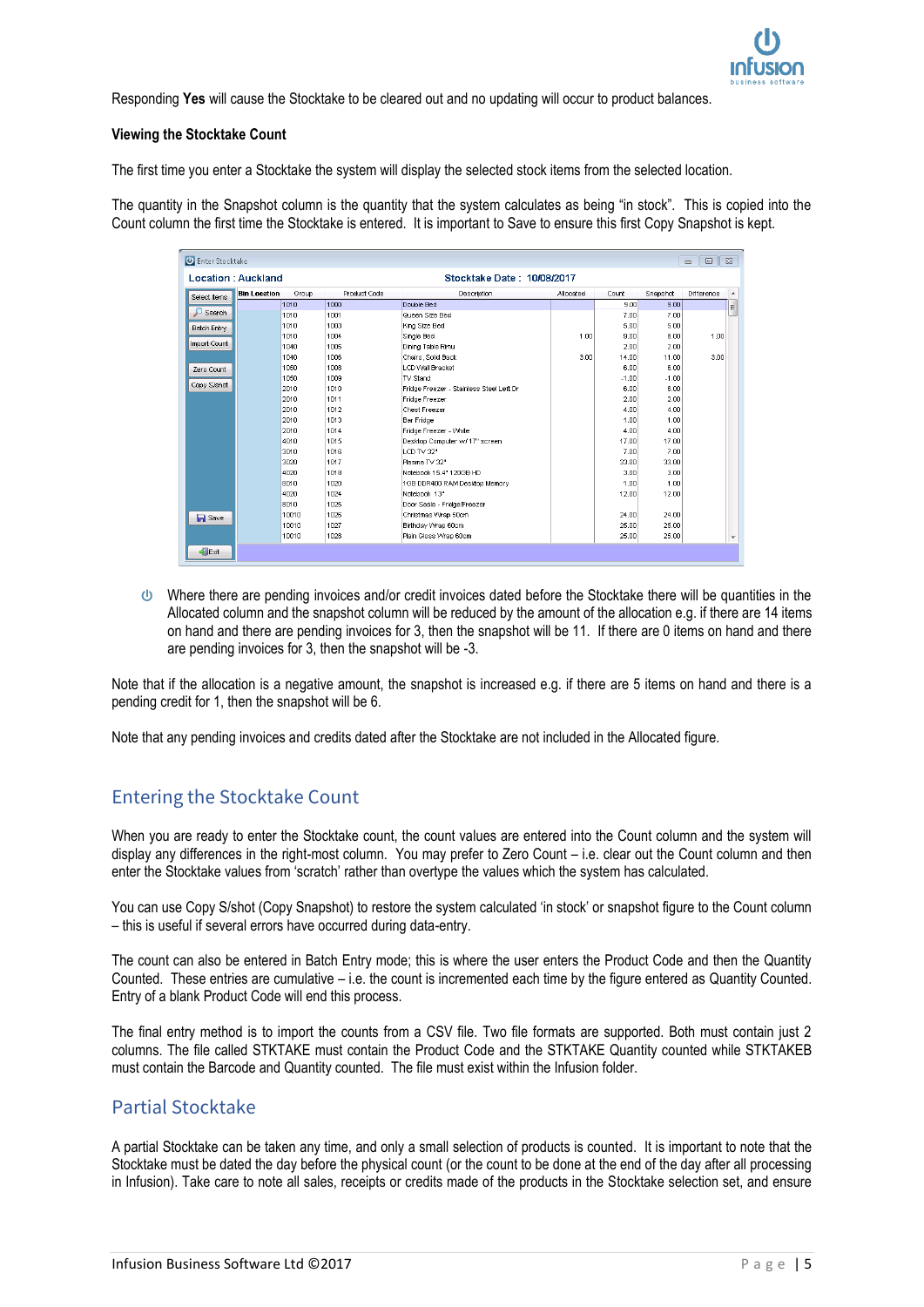

the physical count is adjusted to reflect the count as at the end of the day before. As always, the variance report must be run before updating, to ensure that only the products that were counted are updated.

| <b>INFUSION Elite</b> | ⊠                                                                                                                                                                                                          |
|-----------------------|------------------------------------------------------------------------------------------------------------------------------------------------------------------------------------------------------------|
|                       | This process will import your stocktake from the file called<br>STKTAKE.CSV (Product Code) or STKTAKEB.CSV (Barcode)<br>in the main INFUSION directory.<br>It will overwrite any existing counted fiqures. |
|                       | Are you sure?                                                                                                                                                                                              |
|                       | Yes<br>No                                                                                                                                                                                                  |

- 1. If the Product Code exists in both the stktake.csv (or stktabeb.csv) file and the Stocktake, the count is altered to the Quantity Counted in the .csv file.
- 2. If the Product Code exists but there is no entry in the imported file, the count in the Stocktake file is not altered.
- 3. If the Product Code or Barcode exists only in the .csv file, the Stocktake will not be altered. An exception report will list any entries in the .csv file which have not been imported.

|                                               |                   | <b>Stocktake Import Exception Report</b><br>The Demonstration Company Ltd |
|-----------------------------------------------|-------------------|---------------------------------------------------------------------------|
| Printed: 10/03/2017 12:45:38 PM<br>Page No: 1 |                   |                                                                           |
| Code                                          | Qtγ               |                                                                           |
| 14899<br>1054579                              | 3.0000<br>45,0000 |                                                                           |

## Cancel Stocktake

Use Cancel Stocktake to completely clear the Stocktake. Note that appropriate warnings are given. Details of who cancelled the Stocktake, the Date, Location and time are recorded in the Audit Trail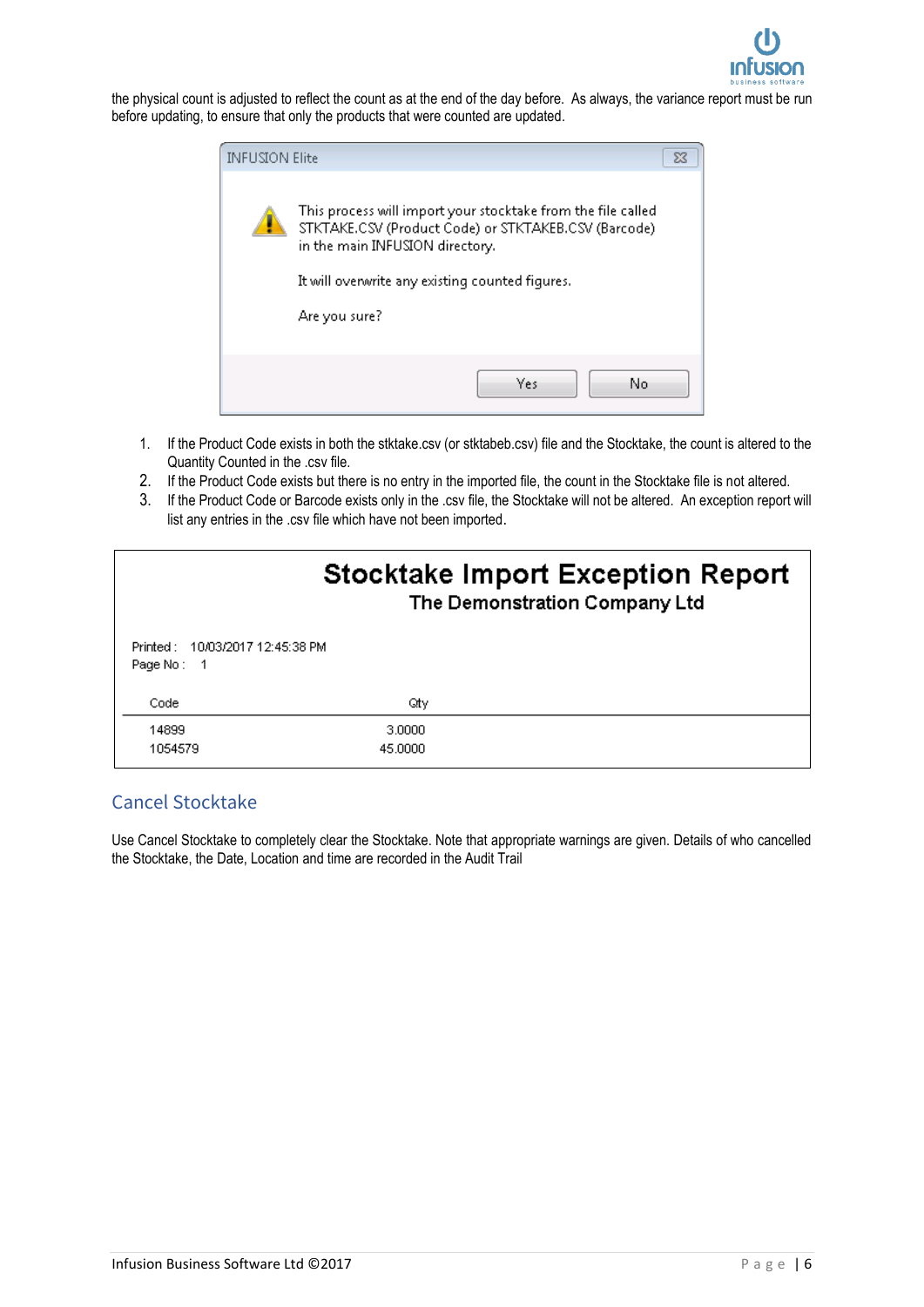

## After the Stocktake Count has been Entered

#### **Prior to updating the Stocktake it is important that various reports be run.**

The most critical is the Stocktake Variance report. When the Stocktake is updated the Product Valuation is increased (decreased) by the amount which is the total Latest Cost Variance. This report should be run immediately before the Stocktake is updated to confirm what the financial result of updating the Stocktake will be i.e. the Product Valuation before + the Stocktake Variance should equal the Product Valuation after (ignoring Serial Tracked Products).

The second report that is very useful is the Stocktake Valuation report – this can be run in summary or detail mode.

NB if you are seeing Products in your Variance report that were not part of your current Stocktake, these may be from a previous stock take that was open during an upgrade. You will need to call your Certified Partner or Infusion Support to get rid of these values if this does happen.

Also run the Product Valuation report at this stage.

#### **Stocktake Variance Reports**

The Stocktake Variance reports can list products by Bin Location or by Product Group. These reports list *only* those Products where the count differs from the expected count.

The reports show:

Qty Before, Valuation, Allocated (qty), Counted Qty, Total Qty After (i.e. with the Allocated Qty added back in), Valuation, Variance (qty) and the Variance Value (\$) at Latest Cost.

|                                  |                                                           |                   | <b>Stocktake Variance</b><br>The Demonstration Company Ltd<br>Auckland<br>Costs based on Latest Cost |           |                                                                  |                                |                                                                                              |          |                            |
|----------------------------------|-----------------------------------------------------------|-------------------|------------------------------------------------------------------------------------------------------|-----------|------------------------------------------------------------------|--------------------------------|----------------------------------------------------------------------------------------------|----------|----------------------------|
| Printed:<br>Printed By:<br>Page: | 10/03/2017 04:21:33 PM<br>Default Staff<br>$\overline{1}$ |                   |                                                                                                      |           | Product Code<br>Product Group<br>Product Sub Group ** Unassigned | ** Unassigned<br>** Unassigned | ZZZZZZZZZZ Product Type ** ALL Types **<br>ZZZZZZZZZZ Bin Location<br>ZZZZZZZZZZ Latest Cost |          | ** Unassigned ZZZZZZZZZZ   |
| Product Code                     | <b>Description</b>                                        | <b>Qtv Before</b> | Valuation                                                                                            | Allocated |                                                                  | Counted Oty Total Oty After    | Valuation                                                                                    | Variance | Latest Cost<br>Variance \$ |
| <b>Bin Location:</b>             |                                                           |                   |                                                                                                      |           |                                                                  |                                |                                                                                              |          |                            |
| 1004                             | Single Bed                                                | 9.00              | 3825.00                                                                                              | 1.00      | 9.00                                                             | 10.00                          | 4250.00                                                                                      | 1.00     | 425.00                     |
| 1006                             | Chairs, Solid Back                                        | 14.00             | 658.00                                                                                               | 3.00      | 14.00                                                            | 17.00                          | 799.00                                                                                       | 3.00     | 141.00                     |
| 1014                             | Fridge Freezer - White                                    | 4.00              | 4392.00                                                                                              | 0.00      | 2.00                                                             | 2.00                           | 2196.00                                                                                      | $-2.00$  | $-2196.00$                 |
| 1015                             | Desktop Computer w/17" screen                             | 17.00             | 22100.00                                                                                             | 0.00      | 21.00                                                            | 21.00                          | 27300.00                                                                                     | 4.00     | 5200.00                    |
| 1025                             | Door Seals - Fridge/Freezer                               | 0.00              | 0.00                                                                                                 | 0.00      | 1.00                                                             | 1.00                           | 20.00                                                                                        | 1.00     | 20.00                      |
| 1027                             | Birthday Wrap 60cm                                        | 25.00             | 50.00                                                                                                | 0.00      | 24.00                                                            | 24.00                          | 48.00                                                                                        | $-1.00$  | $-2.00$                    |
| 1045                             | White Gloss Mosaic Tile 33mm x 33mm                       | 150.00            | 5250.00                                                                                              | 0.00      | 152.00                                                           | 152.00                         | 5320.00                                                                                      | 2.00     | 70.00                      |
| 1046                             | White Gloss Mosaic Tile 30nm x 30 mm                      | 150.00            | 5250.00                                                                                              | 0.00      | 148.00                                                           | 148.00                         | 5180.00                                                                                      | $-2.00$  | $-70.00$                   |
| 1050                             | <b>Diamond Ring</b>                                       | 1.00              | 1500.00                                                                                              | 0.00      | 0.00                                                             | 0.00                           | 0.00                                                                                         | $-1.00$  | $-1500.00$                 |
| 1051                             | Emerald Ring                                              | 1.00              | 900.00                                                                                               | in nn     | 2.00                                                             | 2.00                           | 1800.00                                                                                      | 1.00     | 900.00                     |
| 1062                             | PVC Pipe Bend 65 x 15                                     | 23.00             | 460.00                                                                                               | 0.00      | 20.00                                                            | 20.00                          | 400.00                                                                                       | $-3.00$  | $-60.00$                   |
| 1312                             | Spark Plug NB1454                                         | 5.00              | 51.00                                                                                                | 0.00      | 4.00                                                             | 4.00                           | 40.80                                                                                        | $-1.00$  | $-10.20$                   |
| 1313                             | Spark Plug 142AS                                          | 5.00              | 27.75                                                                                                | 0.00      | 6.00                                                             | 6.00                           | 33.30                                                                                        | 1.00     | 5.55                       |
|                                  |                                                           |                   | 44463.75                                                                                             |           |                                                                  |                                | 47387.10                                                                                     |          | 2923.35                    |
|                                  |                                                           |                   | 44463.75                                                                                             |           |                                                                  |                                | 47387.10                                                                                     |          | 2923.35                    |

### Variances Can Occur Because

- 1. Staff are using the incorrect code to sell an item it is purchased in under one code and sold under another. This should be easy to identify as you will have product where one code is up and another is down.
- 2. A kitset is set up to use products when invoiced and one or more of the components is incorrect modify the product code and select the kitset tab and see which kitsets use the code.
- 3. Staff are buying in a box of items and selling them individually the system will show the code coming in 1 at a time but going out in multiples. Update the ratio setting under the supplier tab on the product to reflect the correct quantity. We buy one roll of 100 metres, but sell it per metre.
- 4. Someone is stealing if certain codes continue to have a monthly variance, then additional management of the products is required.
- 5. Items are taken and used on a job but not added to the job customer gets free parts.
- 6. Shoplifting, does the counter display or shop display need to be relocated to prevent or discourage theft.
- 7. Products taken for internal usage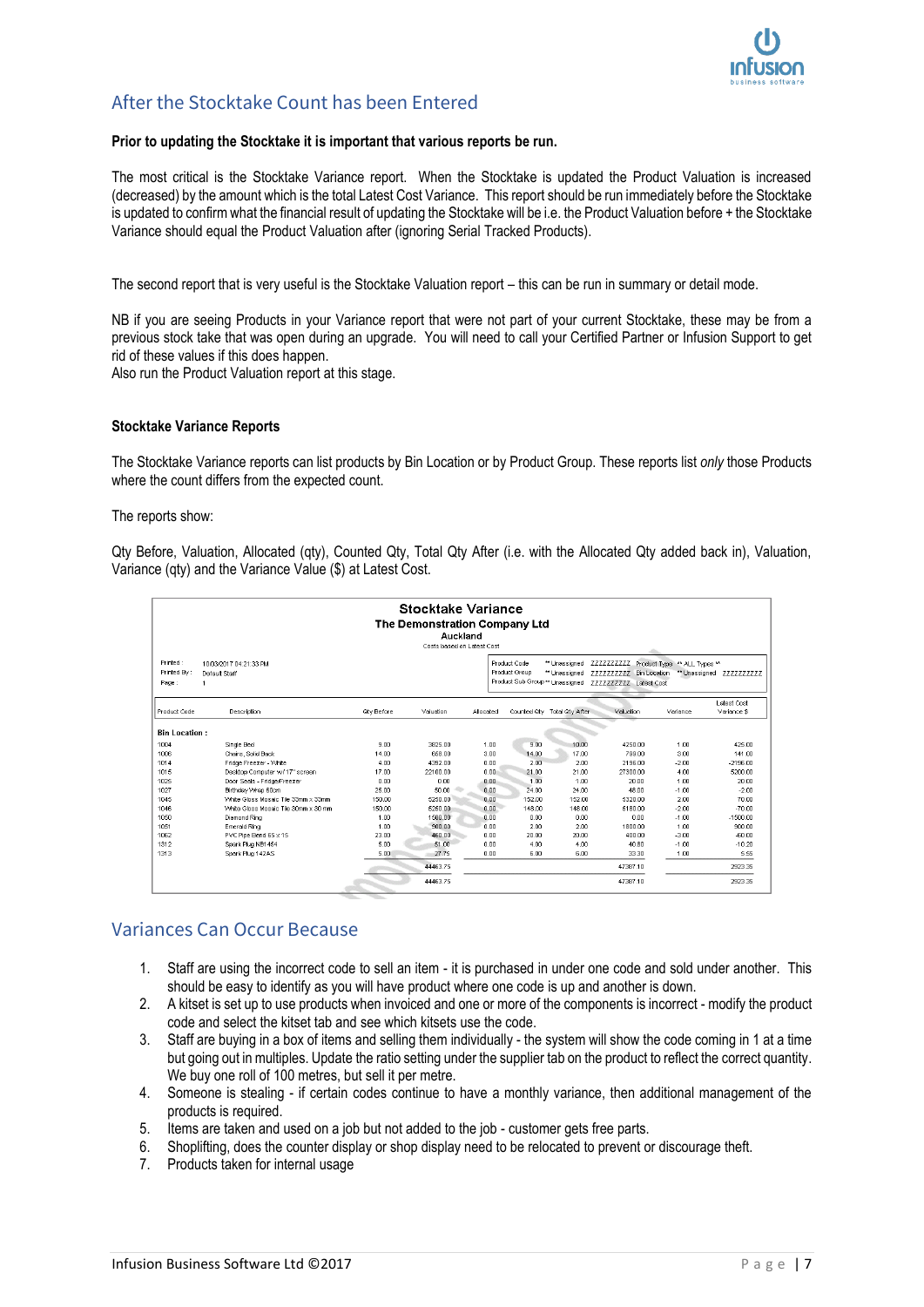

## Update Stocktake

Update Stocktake will update the Stocktake, putting adjustments into the Product transaction files and updating balances, and clearing out the Stocktake figures ready for another time. This should be done only after reports have been run and checked. Details of who processed the Stocktake, the Date, Location and time are recorded in the Audit Trail.

| <b>INFUSION Elite</b>                                                                     | $\Sigma$ |
|-------------------------------------------------------------------------------------------|----------|
| Have you entered all your stocktake figures<br>and printed the Stocktake Variance Report? |          |
| Yes<br>No                                                                                 |          |
| <b>INFUSION Elite</b><br>$\Sigma$ 3<br>Do you want to update stock now?                   |          |
| No<br>Yes                                                                                 |          |
| <b>INFUSION Elite</b><br>$\Sigma$<br>Stocktake Updated.                                   |          |
| OK                                                                                        |          |

## After the Stocktake

Once a Stocktake is updated it is possible to report what adjustments were made using the two reports Stocktake Audit Trail – By Gain/Shortage and Stocktake Audit Trail – By Group. Individual Product adjustments can also be seen on the Product Enquiry screen.

**TIP** Running rolling or regular stocktakes will help identify any issues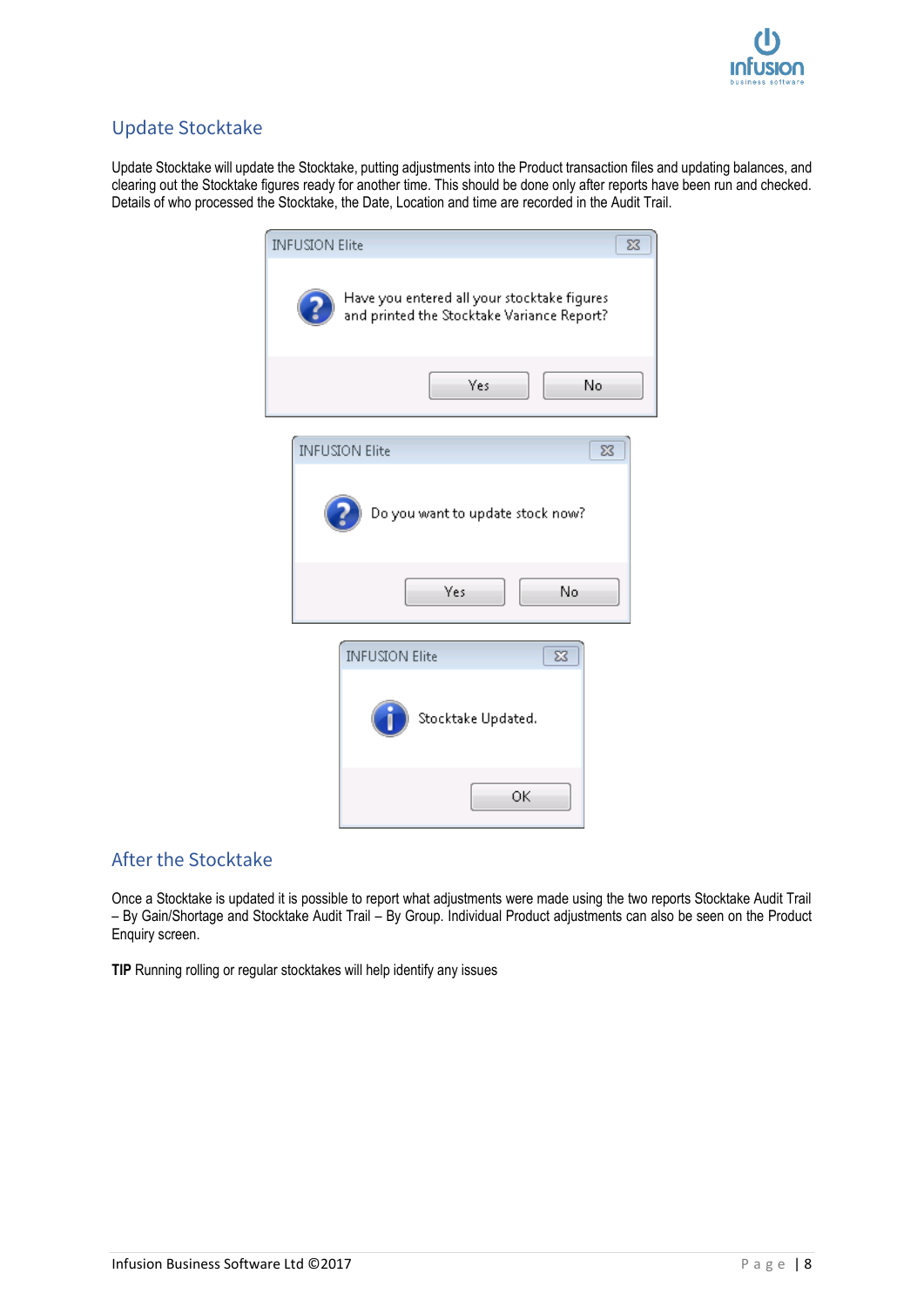#### **Stocktake Valuation Reports**

The Stocktake Valuation reports can list products in Detail or in Summary and will list products by Bin Location or by Product Group. An option will allow you to see consignment stock. The detail reports list all Products in the Stocktake and show:

Quantities Allocated, Counted and In Stock plus the Value (\$) at Latest Cost and at Average Cost. The Summary reports show, by Bin Location or Product Group, the totals of the Value (\$) at Latest Cost and at Average Cost of the Stocktake Products

**Note** The Stocktake Valuation report does not include Serial Tracked Items so the Grand Total may differ from the Grand Total on a Product Valuation report.

|                     | <b>Stocktake Valuation Detail - By Bin Location</b><br>The Demonstration Company Ltd |           |         |          |          |          |
|---------------------|--------------------------------------------------------------------------------------|-----------|---------|----------|----------|----------|
| Printed:            | 10/03/2017 04:50:30 PM                                                               |           |         | Location | Auckland |          |
| Printed By:         | Default Staff                                                                        |           |         |          |          |          |
| Page:               | 1                                                                                    |           |         |          |          |          |
|                     |                                                                                      |           |         |          |          |          |
| Product Code        | Description                                                                          | Allocated | Counted | In Stock | Latest   | Average  |
| <b>Bin Location</b> |                                                                                      |           |         |          |          |          |
| 1000                | Double Bed                                                                           | 0.00      | 9.00    | 9.00     | 4725.00  | 4725.00  |
| 1001                | Queen Size Bed                                                                       | 0.00      | 7.00    | 7.00     | 4088.00  | 3759.77  |
| 1003                | King Size Bed                                                                        | 0.00      | 5.00    | 5.00.    | 3125.00  | 2981.10  |
| 1004                | Single Bed                                                                           | 1.00      | 9.00    | 10.00    | 4250.00  | 3846.70  |
| 1005                | Dining Table Rimu                                                                    | 0.00      | 2.00    | 2.00     | 390.00   | 305.42   |
| 1006                | Chairs, Solid Back                                                                   | 3.00      | 14.00   | 17.00    | 799.00   | 1869.49  |
| 1008                | <b>LCD Wall Bracket</b>                                                              | 0.00      | 6.00    | 6.00     | 864.00   | 972.72   |
| 1009                | TV Stand                                                                             | 0.00      | $-1.00$ | $-1.00$  | $-88.00$ | $-63.75$ |
| 1010                | Fridge Freezer - Stainless Steel Left Dr                                             | 0.00      | 6.00    | 6.00     | 6324.00  | 6197.10  |
| 1011                | Fridge Freezer                                                                       | 0.00      | 2.00    | 2.00     | 2196.00  | 1860.66  |
| 1012                | <b>Chest Freezer</b>                                                                 | 0.00      | 4.00    | 4.00     | 3020.00  | 3020.00  |
| 1013                | <b>Bar Fridge</b>                                                                    | 0.00      | 1.00    | 1.00     | 295.00   | 272.39   |
| 1014                | Fridge Freezer - White                                                               | 0.00      | 2.00    | 2.00     | 2196.00  | 2005.20  |
| 1015                | Desktop Computer w/17" screen                                                        | 0.00      | 21.00   | 21.00    | 27300.00 | 27300.00 |
| 1016                | LCD TV 32"                                                                           | 0.00      | 7.00    | 7.00     | 4515.00  | 4515.00  |
| 1017                | Plasma TV 32"                                                                        | 0.00      | 33.00   | 33.00    | 29370.00 | 29370.00 |
| 1018                | Notebook 15.4" 120GB HD                                                              | 0.00.     | 3.00    | 3.00     | 2565.00  | 2565.00  |
| 1020                | 1GB DDR400 RAM Desktop Memory                                                        | 0.00      | 1.00    | 1.00     | 79.00    | 70.54    |
| 1024                | Notebook 13"                                                                         | 0.00      | 12.00   | 12.00    | 11988.00 | 11988.00 |
| 1025                | Door Seals - Fridge/Freezer                                                          | 0.00      | 1.00    | 1.00     | 20.00    | 20.00    |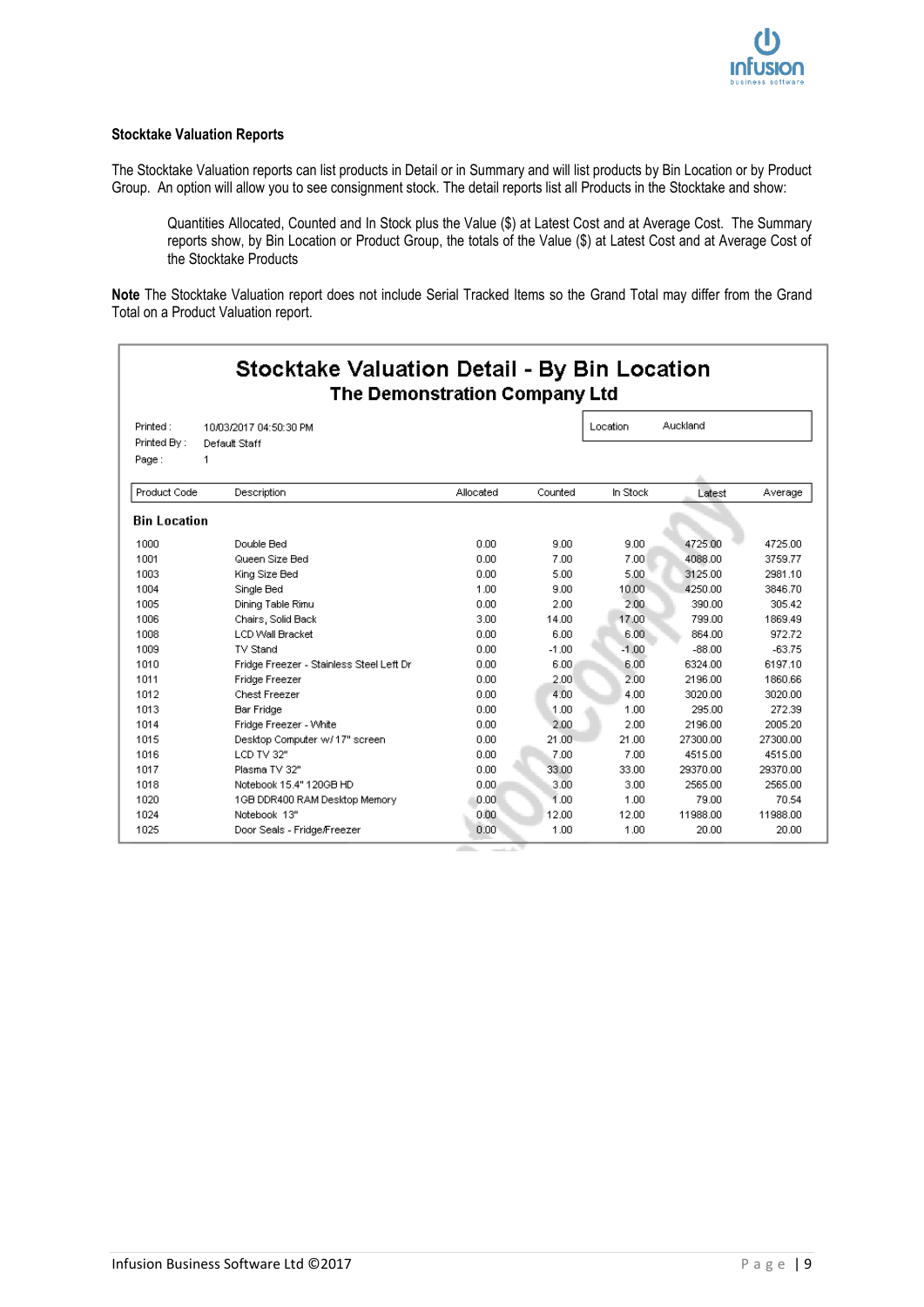

## **Stocktake Valuation Summary - By Group** The Demonstration Company Ltd

| Printed By: | Default Staff            |          |          |
|-------------|--------------------------|----------|----------|
| Page:<br>1  |                          |          |          |
| Group       | Description              | Latest   | Average  |
| 10000       | <b>Books</b>             | 1490.00  | 0.00     |
| 10005       | Cards                    | 792.00   | 0.00.    |
| 10010       | Wrap                     | 309.00   | 191.00   |
| 1010        | <b>Bedroom Furniture</b> | 17438.00 | 16562.57 |
| 1020        | Lounge Furniture         | 19100.00 | 0.00     |
| 1030        | Kitchen Furniture        | 8800.00  | 0.00     |
| 1040        | Diner Furniture          | 1189.00  | 2174.91  |
| 1050        | Home Theatre Furniture   | 2636.00  | 908.97   |
| 1060        | Office Furniture         | 14400.00 | 0.00     |
| 1070        | Outdoor Furniture        | 8646.00  | 0.00     |
| 1080        | Other Furniture          | 1950.00  | 0.00     |
| 20000       | Rings                    | 5200.00  | 3600.00  |
| 20005       | Watches                  | 7550.00  | 5000.00  |
| 20010       | Necklaces                | 8200.00  | 0.00     |
| 2010        | <b>Fridge/Freezers</b>   | 14031.00 | 13355.35 |
| 2020        | Ovens/Hobs               | 2599.60  | 0.00     |
| 2030        | Washing Machines/Dryers  | 11800.00 | 0.00     |
| 2040        | Dishwashers              | 3420.00  | 0.00     |
| 30000       | DVD.                     | 910.00   | 0.00.    |
| 30005       | Game Console             | 840.00   | 0.00     |
| 30010       | Games                    | 190.10   | 0.00     |
| 3010        | LCD TVs                  | 11610.00 | 11610.00 |
| 3020        | Plasma TVs               | 36490.00 | 36490.00 |
| 3030        | 3D TVs                   | 8010.00  | 8010.00  |

#### **Stocktake Audit Trail Reports**

The Stocktake Audit Trail reports show all Products which have been adjusted for a Stocktake variation (gain or loss) between the date ranges nominated. The report shows the Product Code, Description, Stocktake Date, the Adjusted Qty, and the Latest Cost for the Products and the Total Value of the adjustment using Latest Cost. This can be used to report a main Stocktake and the Stocktake of individual Serial Tracked Products.

| <b>Stocktake Audit Trail</b><br>The Demonstration Company Ltd |                                              |                                                                 |                              |                                   |      |                                                          |            |  |  |
|---------------------------------------------------------------|----------------------------------------------|-----------------------------------------------------------------|------------------------------|-----------------------------------|------|----------------------------------------------------------|------------|--|--|
| Printed:                                                      | 10/03/2017 05:00:53 PM<br>Default Staff<br>1 | Date<br>01/08/2017                                              |                              | 10/08/2017                        |      |                                                          |            |  |  |
| Printed By:<br>Page:                                          |                                              | Product Code<br>Product Group<br>Product Sub Group ** Unassigne | ** Unassigne<br>** Unassigne | ZZZZZZZZZZ Location<br>ZZZZZZZZZZ |      | ZZZZZZZZZZ Product Type ** ALL Types **<br>All Locations |            |  |  |
| Product Code                                                  | Description                                  |                                                                 |                              | Date                              |      | <b>Gty Adjusted Average Cost</b>                         | Total Cost |  |  |
| <b>Product Gains</b>                                          |                                              |                                                                 |                              |                                   |      |                                                          |            |  |  |
| Group                                                         | 1010 - Bedroom Furniture                     |                                                                 |                              |                                   |      |                                                          |            |  |  |
| Sub Group                                                     |                                              |                                                                 |                              |                                   |      |                                                          |            |  |  |
| 1004                                                          | Single Bed                                   |                                                                 |                              | 10/08/2017                        | 1.00 | 384.67                                                   | 384.67     |  |  |
|                                                               |                                              |                                                                 |                              |                                   |      | Total for Sub Group:                                     | 384.67     |  |  |
|                                                               |                                              |                                                                 |                              |                                   |      | Total for Group : Bedroom Furniture                      | 384.67     |  |  |

The report '- By Gain/Shortage' lists firstly the products where the 'In Stock' was adjusted upwards in and then those products where the 'In Stock' was reduced. The report '- By Group' lists the products in Product Group order.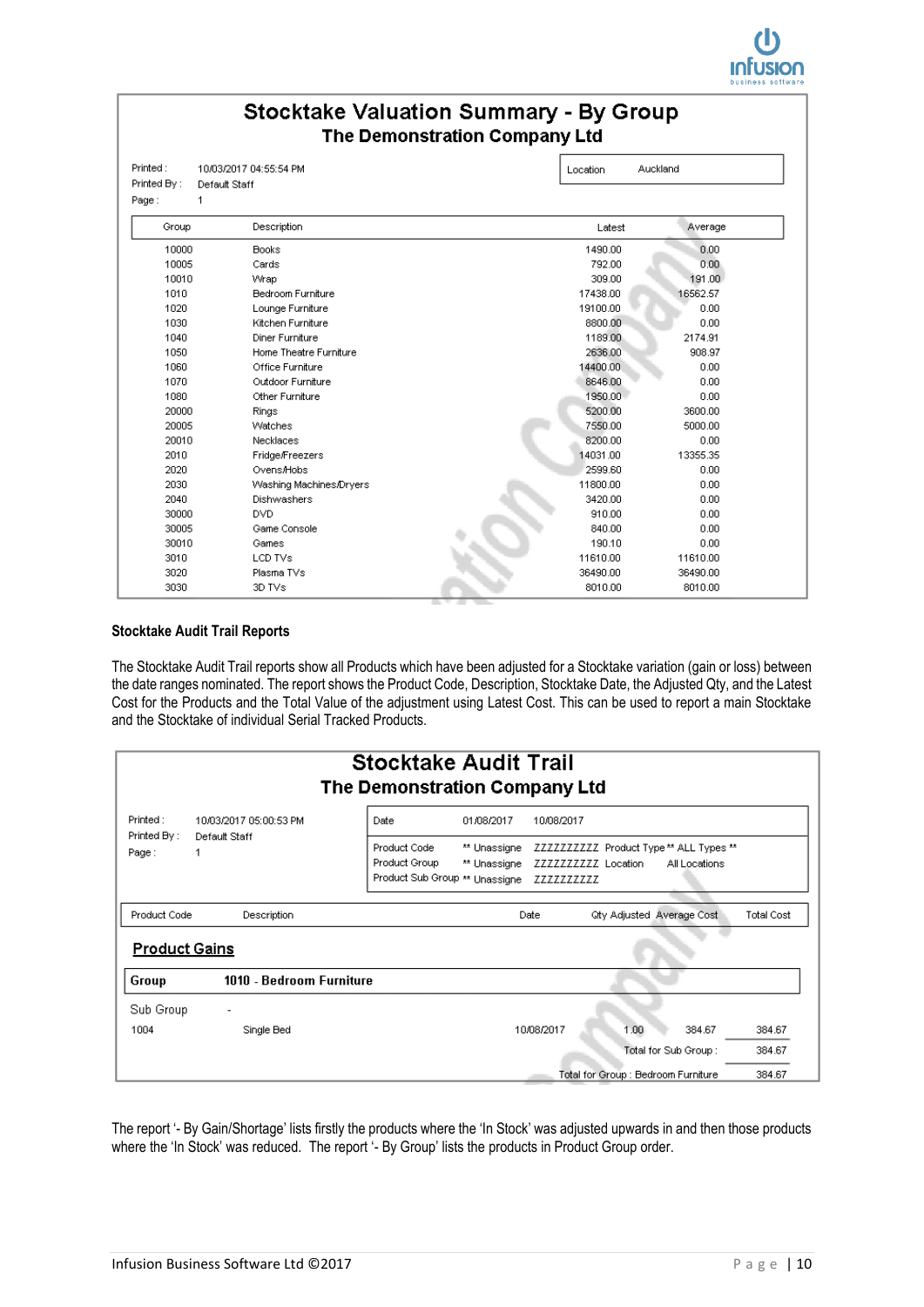

| <b>Stocktake Audit Trail</b><br>The Demonstration Company Ltd |                          |                                                                 |                                                                                 |            |                                  |                   |  |  |  |
|---------------------------------------------------------------|--------------------------|-----------------------------------------------------------------|---------------------------------------------------------------------------------|------------|----------------------------------|-------------------|--|--|--|
| Printed :                                                     | 10/03/2017 05:05:39 PM   | Date                                                            | 01/08/2017                                                                      | 10/08/2017 |                                  |                   |  |  |  |
| Printed By:<br>Page:                                          | Default Staff<br>2       | Product Code<br>Product Group<br>Product Sub Group ** Unassigne | ZZZZZZZZZZ Product Type ** ALL Types **<br>ZZZZZZZZZZ Location<br>All Locations |            |                                  |                   |  |  |  |
| Product Code                                                  | Description              |                                                                 |                                                                                 | Date       | <b>Gty Adjusted Average Cost</b> | <b>Total Cost</b> |  |  |  |
|                                                               | <b>Product Shortages</b> |                                                                 |                                                                                 |            |                                  |                   |  |  |  |
| Group                                                         | 10010 - Wrap             |                                                                 |                                                                                 |            |                                  |                   |  |  |  |
| Sub Group                                                     |                          |                                                                 |                                                                                 |            |                                  |                   |  |  |  |
| 1027                                                          | Birthday Wrap 60cm       |                                                                 |                                                                                 | 10/08/2017 | $-1.00$<br>0.00                  | 0.00              |  |  |  |
|                                                               |                          |                                                                 |                                                                                 |            | Total for Sub Group:             | 0.00              |  |  |  |
|                                                               |                          |                                                                 |                                                                                 |            | Total for Group : Wrap           | 0.00              |  |  |  |
|                                                               |                          |                                                                 |                                                                                 |            |                                  |                   |  |  |  |

|                                                                                  |                          | <b>Stocktake Audit Trail</b><br>The Demonstration Company Ltd                                                                                                                              |            |            |                                     |                         |                   |
|----------------------------------------------------------------------------------|--------------------------|--------------------------------------------------------------------------------------------------------------------------------------------------------------------------------------------|------------|------------|-------------------------------------|-------------------------|-------------------|
| Printed:<br>10/03/2017 05:01:44 PM<br>Printed By:<br>Default Staff<br>Page:<br>1 |                          | Date                                                                                                                                                                                       | 01/08/2017 | 10/08/2017 |                                     |                         |                   |
|                                                                                  |                          | ** Unassigne ZZZZZZZZZZ Product Type ** ALL Types **<br>Product Code<br>** Unassigne<br>ZZZZZZZZZZ Location<br>All Locations<br>Product Group<br>Product Sub Group ** Unassigne ZZZZZZZZZZ |            |            |                                     |                         |                   |
| Product Code                                                                     | Description              |                                                                                                                                                                                            |            | Date       | <b>City Adjusted Average Cost</b>   |                         | <b>Total Cost</b> |
| Group                                                                            | 10010 - Wrap             |                                                                                                                                                                                            |            |            |                                     |                         |                   |
| Sub Group                                                                        |                          |                                                                                                                                                                                            |            |            |                                     |                         |                   |
| 1027                                                                             | Birthday Wrap 60cm       |                                                                                                                                                                                            |            | 10/08/2017 | $-1.00$                             | 0.00                    | 0.00              |
|                                                                                  |                          |                                                                                                                                                                                            |            |            |                                     | Total for Group:        |                   |
|                                                                                  |                          |                                                                                                                                                                                            |            |            |                                     | Total for Group : Wrap  | 0.00              |
| Group                                                                            | 1010 - Bedroom Furniture |                                                                                                                                                                                            |            |            |                                     |                         |                   |
| Sub Group                                                                        |                          |                                                                                                                                                                                            |            |            |                                     |                         |                   |
| 1004                                                                             | Single Bed               |                                                                                                                                                                                            |            | 10/08/2017 | 1.00                                | 384.67                  | 384.67            |
|                                                                                  |                          |                                                                                                                                                                                            |            |            |                                     | Total for Group:        | 384.67            |
|                                                                                  |                          |                                                                                                                                                                                            |            |            | Total for Group : Bedroom Furniture |                         | 384.67            |
| Group                                                                            | 1040 - Diner Furniture   |                                                                                                                                                                                            |            |            |                                     |                         |                   |
| Sub Group                                                                        |                          |                                                                                                                                                                                            |            |            |                                     |                         |                   |
| 1006                                                                             | Chairs, Solid Back       |                                                                                                                                                                                            |            | 10/08/2017 | 3.00.                               | 109.97                  | 329.91            |
|                                                                                  |                          |                                                                                                                                                                                            |            |            |                                     | Total for Group:        | 329.91            |
|                                                                                  |                          |                                                                                                                                                                                            |            |            | Total for Group : Diner Furniture   |                         | 329.91            |
| Group                                                                            | 20000 - Rings            |                                                                                                                                                                                            |            |            |                                     |                         |                   |
| Sub Group                                                                        |                          |                                                                                                                                                                                            |            |            |                                     |                         |                   |
| 1050                                                                             | Diamond Ring             |                                                                                                                                                                                            |            | 10/08/2017 | $-1.00$                             | 1500.00                 | $-1500.00$        |
| 1051                                                                             | <b>Emerald Ring</b>      |                                                                                                                                                                                            |            | 10/08/2017 | 1.00                                | 900.00                  | 900.00            |
|                                                                                  |                          |                                                                                                                                                                                            |            |            |                                     | Total for Group:        | $-600.00$         |
|                                                                                  |                          |                                                                                                                                                                                            |            |            |                                     | Total for Group : Rings | $-600.00$         |

The purpose of running stocktakes is to identify and correctly report stock holdings. Any variances need to be investigated and processes put in place to ensure that these don't occur.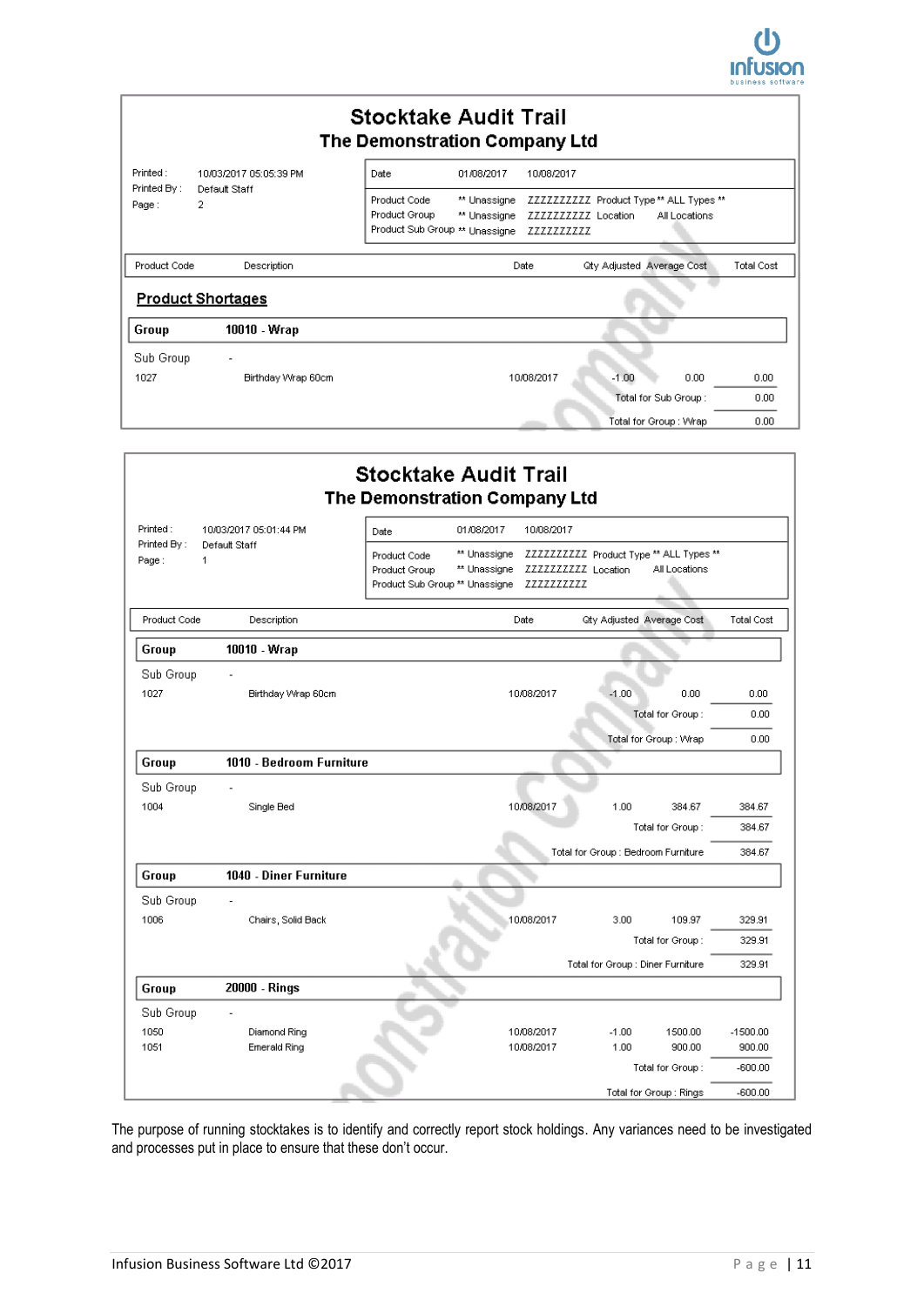

## Summary of Stocktake reports

Printed prior to Stocktake:

- Stocktake sheets
- Product valuation report from the Valuation menu **(A)**

Printed during Stocktake (before Updating):

- Variance report **(B)**
- Stocktake valuation report

Printed after Stocktake (after Updating):

- Valuation report
- Audit Trail report
- Product Valuation report **(C)**
- **A + B = C** (ignoring Serial tracked Items)
- Stocktake of Serial Tracked Products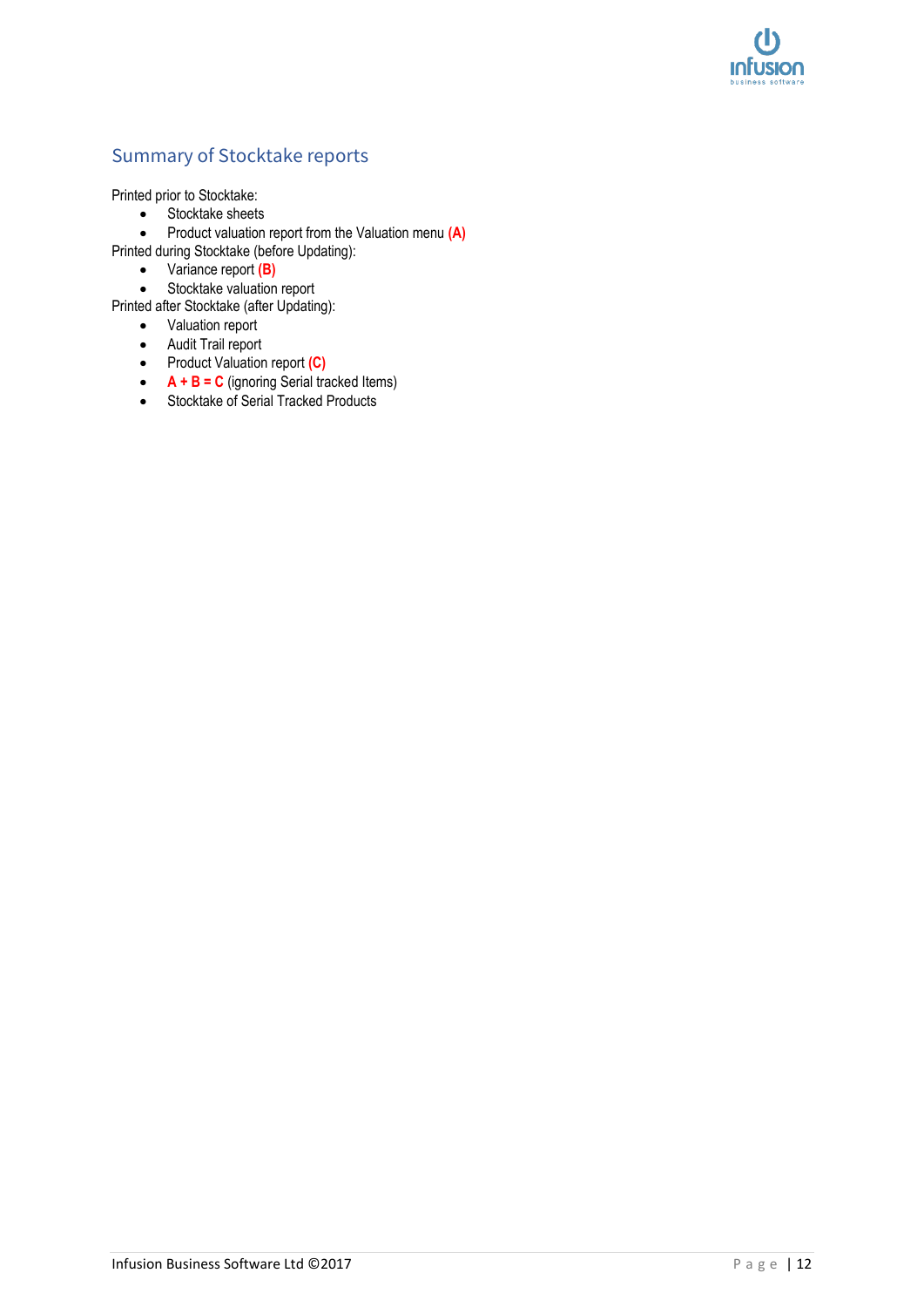

## Stocktake Serial Tracked Products

The Stocktake of **Serial Number** Tracked Products is performed separately from any other Stocktake. It allows a user to Stocktake just one Serial Tracked product at a time. There are no reporting functions other than the Stocktake Audit Trail report.

Stocktake sheets can be printed and this listing will show the serial numbers it has recorded as being available for sale.

Select the appropriate Location and Product. Enter the Quantity Counted against the associated Serial #.

Use the **Add Serial #** button to add a new Serial Number for the product.

|              | U Stocktake Serial # Tracked Product  |         |           |       |            |
|--------------|---------------------------------------|---------|-----------|-------|------------|
|              | Product: 1310 - Ride On Mower 48" Cut |         |           |       |            |
| Add Serial # | Serial #                              | Instock | Allocated | Count | Difference |
|              | 41578962                              | 1.00    |           | 1.00  |            |
|              | 41589527                              | 1.00    |           | 1.00  |            |
|              | 41589536                              | 1.00    |           | 1.00  |            |
|              | 41589675                              | 1.00    |           | 1.00  |            |
|              | 41589726                              | 1.00    |           | 1.00  |            |

Use the **Update** button to save the Stocktake count and details for this Serial Tracked product.

Use the **Exit** button to exit but note that all entries / changes are lost.

### Single product Stocktake

Given the appropriate level of access you can right click on a product code and select Stocktake. This will allow you to Stocktake the one highlighted item.

|                | 91                                       |            |                                   | жŕ                       | Include Inactive |  |  |
|----------------|------------------------------------------|------------|-----------------------------------|--------------------------|------------------|--|--|
| Product Code ▲ | Description                              |            |                                   | Latest                   | Retail           |  |  |
| 1000           | Double Bed                               |            |                                   | coc on                   | ror on           |  |  |
| 1001           | Queen Size Bed                           | $\sqrt{2}$ |                                   | Modify                   |                  |  |  |
| 1003           | King Size Bed                            |            | <b>Stock Take</b>                 |                          |                  |  |  |
| 1004           | Single Bed                               |            |                                   | Summary                  |                  |  |  |
| 1005           | Dining Table Rimu                        |            |                                   |                          |                  |  |  |
| 1006           | Chairs, Solid Back                       | II.        | Kitset                            |                          |                  |  |  |
| $[1007]$       | Dining Table and 8 Chairs                |            |                                   | <b>Alternatives</b>      |                  |  |  |
| 1008           | <b>LCD Wall Bracket</b>                  | ×          | Locations                         |                          |                  |  |  |
| 1009           | <b>TV Stand</b>                          | B          | <b>Notes</b>                      |                          |                  |  |  |
| 1010           | Fridge Freezer - Stainless Steel Left II |            |                                   |                          |                  |  |  |
| 1011           | <b>Fridge Freezer</b>                    |            | Enquiry                           |                          |                  |  |  |
| 1012           | <b>Chest Freezer</b>                     |            |                                   |                          |                  |  |  |
| 1013           | <b>Bar Fridge</b>                        |            | 国<br>Specification Sheet - A4     |                          |                  |  |  |
| 1014           | Fridge Freezer - White                   |            |                                   | Specification Sheet - A5 |                  |  |  |
| 1015           | Desktop Computer w/ 17" screen           |            |                                   |                          |                  |  |  |
| 1016           | LCD TV 32"                               | <b>THE</b> | <b>Ouick Print Product Labels</b> |                          |                  |  |  |
| 1017           | Plasma TV 32"                            | O          |                                   | Create Purchase Order    |                  |  |  |
| 1018           | Notebook 15.4" 120GB HD                  |            |                                   |                          |                  |  |  |
| 1020           | 1GB DDR400 RAM Desktop Memory            |            |                                   | <b>Add to Favourites</b> |                  |  |  |
| 1021           | Workshop Labour                          |            |                                   |                          |                  |  |  |

Once you have entered the correct quantity, select **Update**.

**NOTE:** The Stocktake will be dated today.